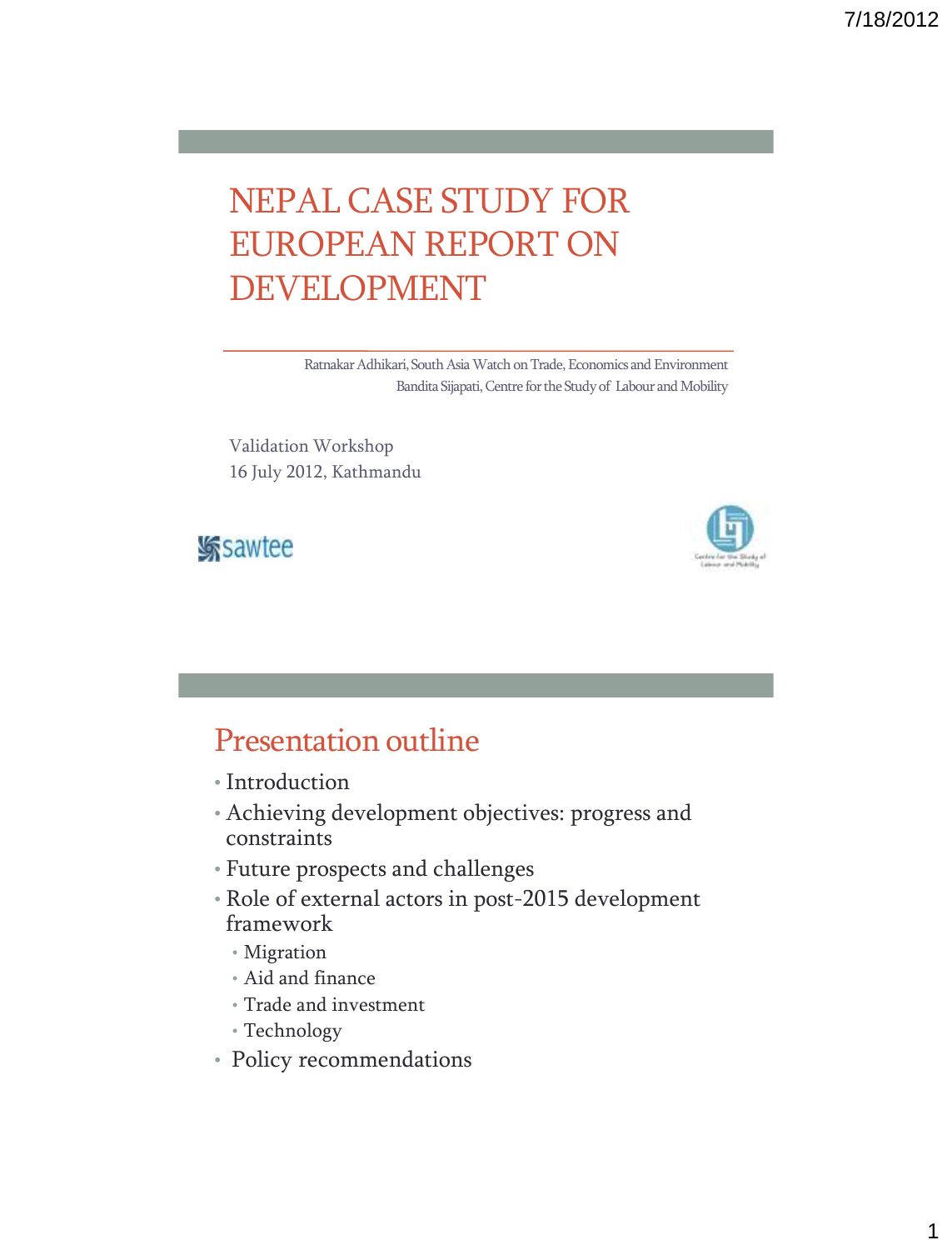### Introduction

This case study seeks to answer two clusters of questions:

#### • Cluster I – State of play

- How much progress has the country achieved since the 1990s?
- What were the key drivers and obstacles leading to this?
- What has been the role of external actors and impact of MDGs?

#### • Cluster II – Looking forward

- What are the main constraints and opportunities facing the country?
- What could external actors do to support national development strategies and how?

## Achieving development objectives Progress and constraints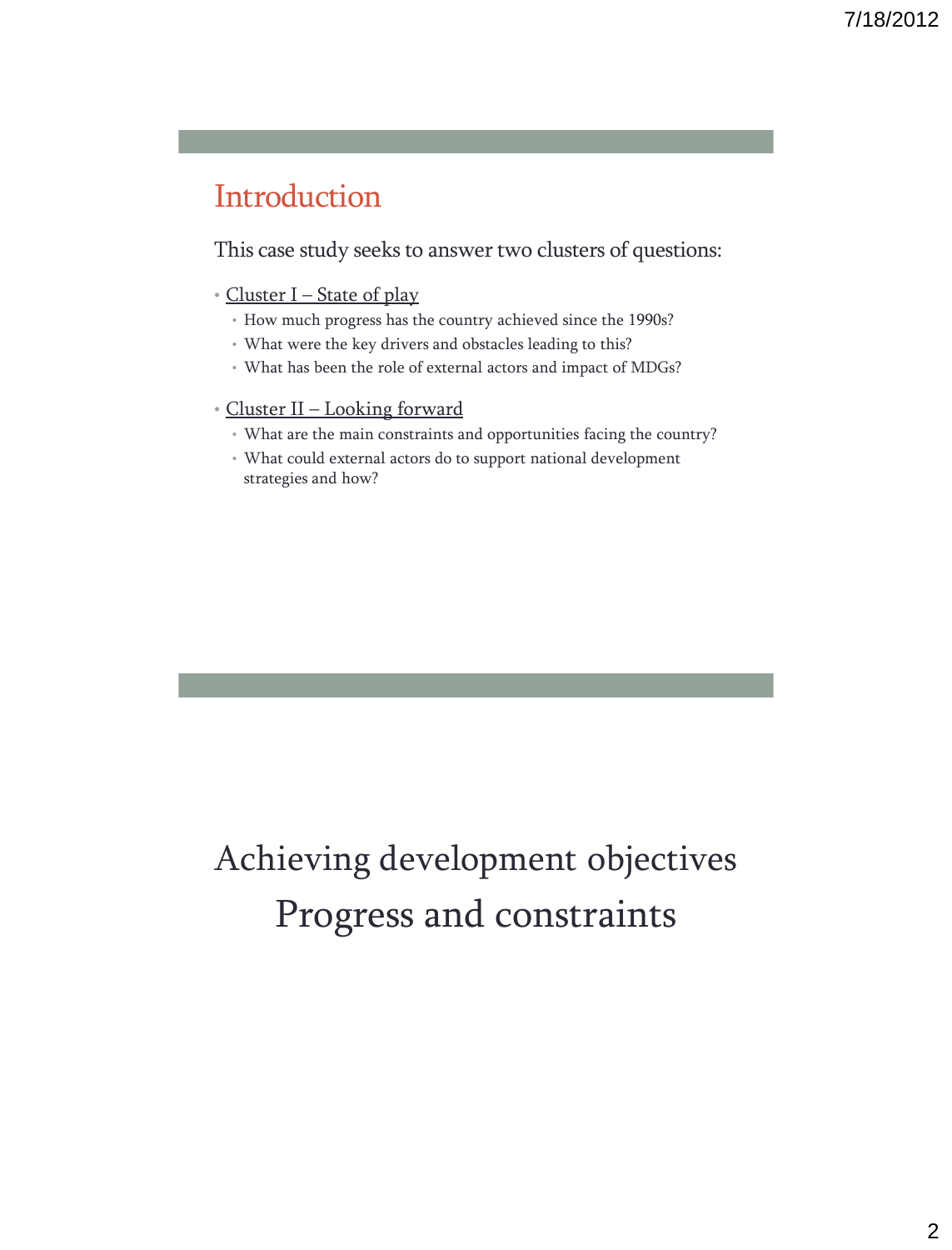### Economic progress

- Around 83 % of the population still lives in rural areas, down from 86.1 % in 2001
- Around 76.3 % of households depended on agriculture for living in 2010/11, slightly lower than 79.9 % in 2003/04.
- Contribution of agriculture and industry sectors to GDP is decreasing while that of services sector is increasing
- 30000 9 **Real growth rate and real per capita GDP** 8 25000 (NRs) 7 per capita GDP (NRs) 6 20000 Growth (%) GDP 5 15000 4 capita 3 10000 2 per 5000 1 0 10  $\overline{0}$ 2009/10 2010 - 2014 2011/128 2006/07 2007/08 2009/09 1991/92 2001/02 2002/03 2009/04 2004/05 2005/06 1-992193 1993/94 A goalgis 1995/96 1998/97 11 1981 1998/99 1999/00 2000/01 Per capita GDP (Rs) GDP growth
- GDP growth rate has mostly been below 5% after 2000/01 (see Figure)

Source: Economic Survey 2012

### Social progress

- Poverty and inequality declined (see Table)
- Net enrollment rate increased to 93.7%
- Target for gender parity in enrolment for primary - already met
- Targets for infant mortality, maternal mortality, HIV and TB prevalence, and improved drinking water - projected to be met
- MDG targets on full employment and climate change – not likely to be met
- Huge resource gap in meeting MDG targets: Rs. 451 billion gap between projected cost and projected availability of financial resources between 2011 and 2015.

| Declining Poverty and inequality<br>in Nepal               |                |                      |
|------------------------------------------------------------|----------------|----------------------|
| Year                                                       | Poverty<br>(%) | Inequality<br>(Gini) |
| 2010/11                                                    | $25.2*$        | 32.94                |
| 2003/04                                                    | 30.8           | 41.4                 |
| 1995/96                                                    | 41.8           | 32.2                 |
| Source: Nepal Living Standard Survey<br>(1996; 2004; 2011) |                |                      |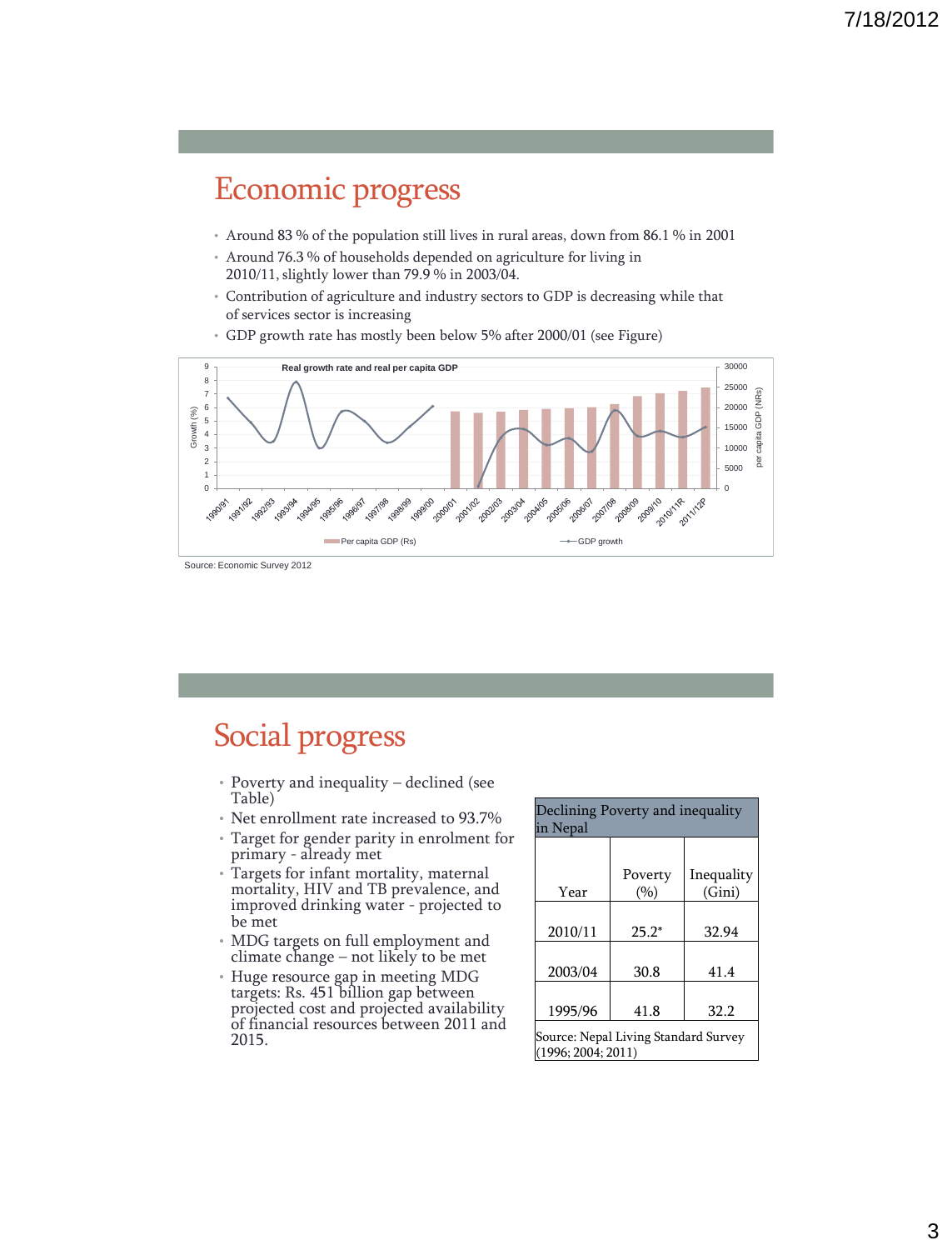### Governance

- Transparency International's Corruption Perception Index (CPI):
	- Corruption is either increasing (as shown by ranking) or has remained the same (as shown by score), especially after 2008.
	- In 2011, with a score 2.2, Nepal ranked 154 out of 182 countries in the CPI (see Figure).
- Worldwide Governance Indicators
	- Control of corruption indicator shows that the percentile rank of Nepal has nosedived from 60 in 1996 to 28.7 in 2010.
	- Rule of law indicator shows that Nepal's percentile rank has decreased from 50.2 in 1996 to 16.1 in 2010.



Source: Transparency International (various issues)

### Major drivers of and obstacles to progress

#### Drivers

- Migration from rural to urban areas within the country
- Restoration of democracy and public awareness of devolution
- High inflow of remittances
- High share of foreign aid in meeting development expenditure
- Reasonably good growth in trade and investment in the initial periods

#### **Obstacles**

- Growth constraints:
	- Inadequate supply of infrastructure (mainly power and road)
	- Neglect of agricultural sector
	- Lack of sound investment climate
	- Political instability and labor problems
	- Limited access to and high cost of finance
- Development constraints:
	- Low capital expenditure and domestic capital formation
	- Uncoordinated aid activities
	- Conflict and governance problem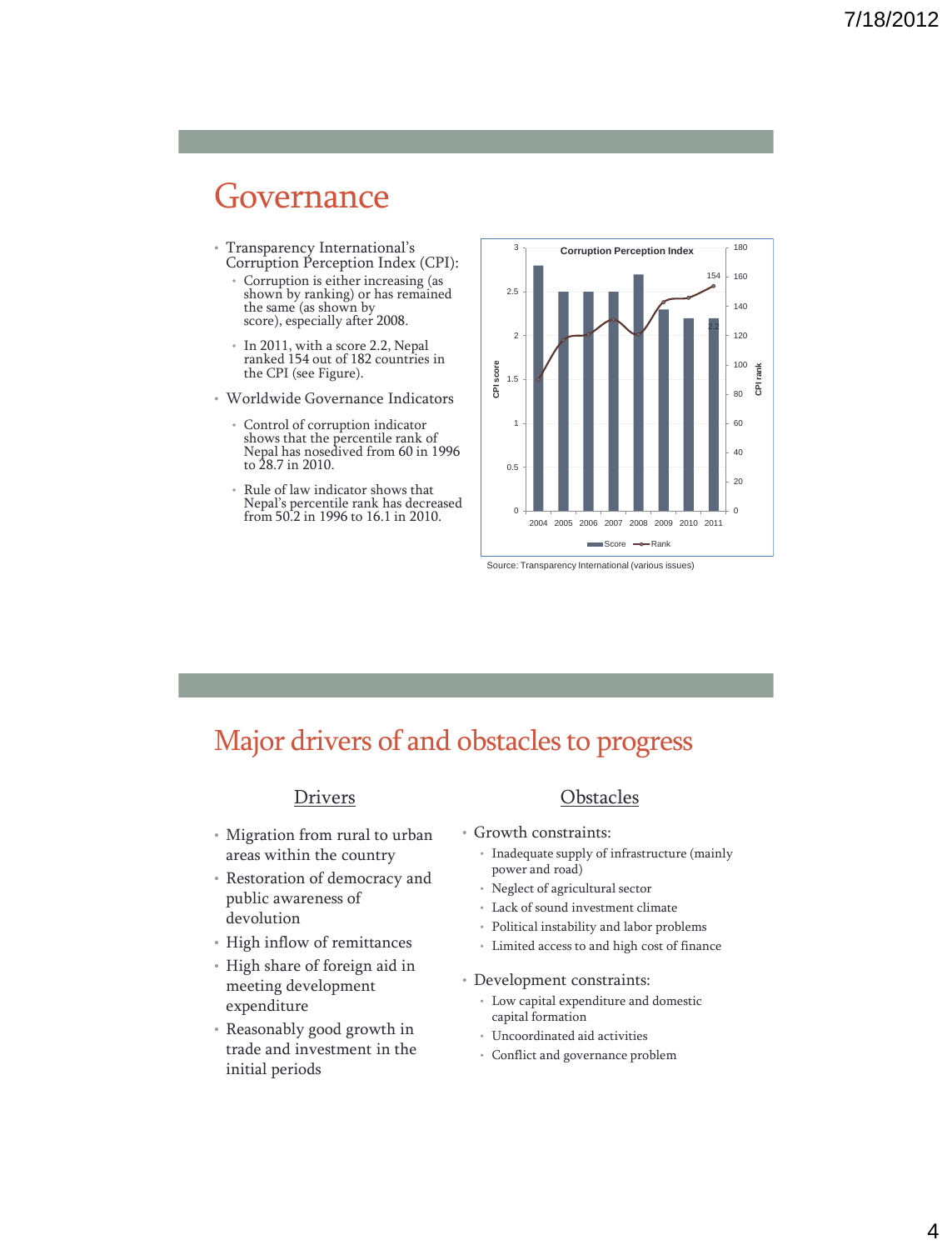### Role of external actors

- Crucial role in financing development expenditure
- Not much impact on growth and employment generation
- Progress in social sector and awareness (some of it is also due to remittances and migration)
- Donor's focus shifted to social sector while the government's primary focus was infrastructure and directly growth-inducing factors
- MDG targets was adopted at national level and it guided development priorities, but not growth necessities

# Future prospects and challenges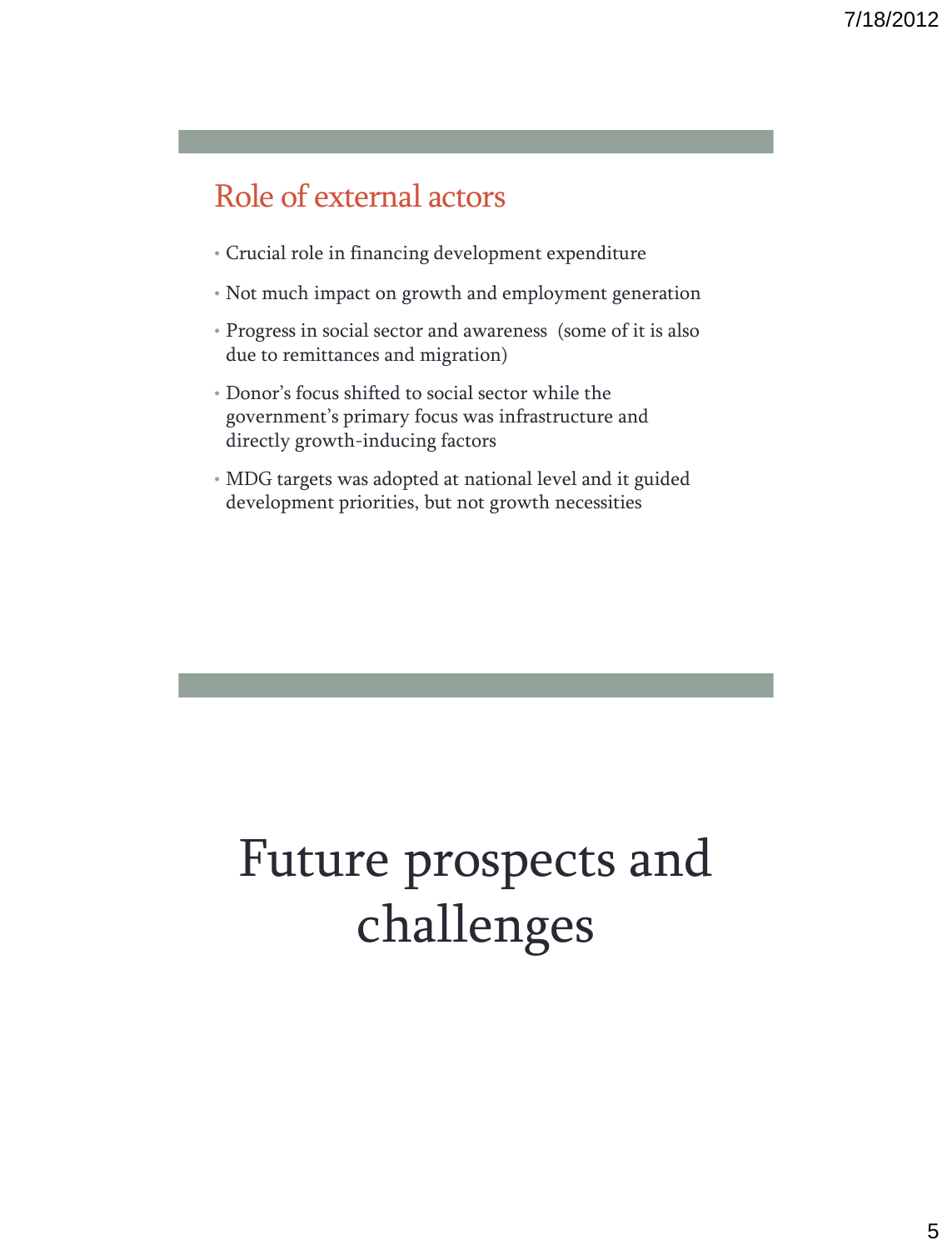### Major Constraints

- Ongoing political unrest and instability
	- o Intense factionalism has strained the possibilities of resolving key political issues and hindered long-term planning and institution of stable and inclusive democracy
- Weak/unfavorable investment climate and supply-side constraints
	- o Private sector still not able to reap peace dividends
	- o Poor infrastructure, inadequate labor skills and labor unrest, inefficient and unstable credit markets, and continued political instability
- Horizontal and spatial inequalities
	- o Nepal considered one of the most unequal societies (but Gini coefficient decreased 41.4 in 2003/04 to 32.94 in 2010/11)
	- o Spatial inequalities on the rise due to concentration of growth in urban areas
- Global financial crisis and its implications on development aid

### Opportunities for the Future

- Federalism and Decentralization
	- Shift from a centralized state to a federal republic
- Emerging Markets and the Rise of Global South
	- Rise of the global south, particularly India and China
- Potential to harness natural resources and markets
	- Interest among private sector, government and donors to harness Nepal's natural resource potential, particularly hydropower
- New modes of financing
	- Potential to benefit from new modes of financing such as the climate financing provisions in the 2010 – Cancun Agreements of the UNFCCC (United Nations Framework Convention on Climate Change)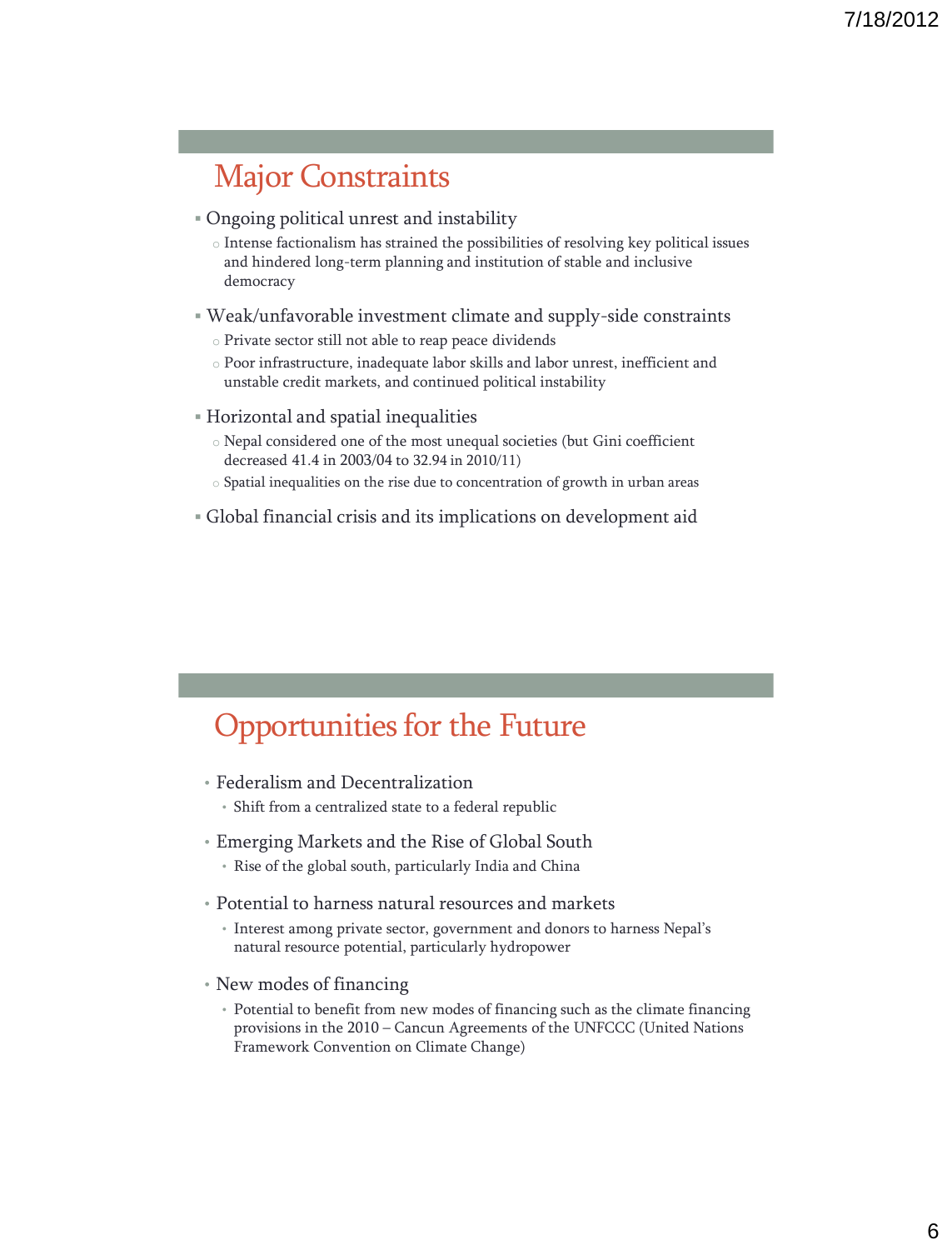### Opportunities for the Future (Contd.)

- Improved human resource capabilities
	- Dividends from investment in human development (health and education)
- Capitalizing on remittances and migrant returnees
	- Appx. 56% of households in Nepal receive remittances
- Addressing information asymmetries
	- Proliferation of media and right to information leveraged to improve demandside good governance

# Migration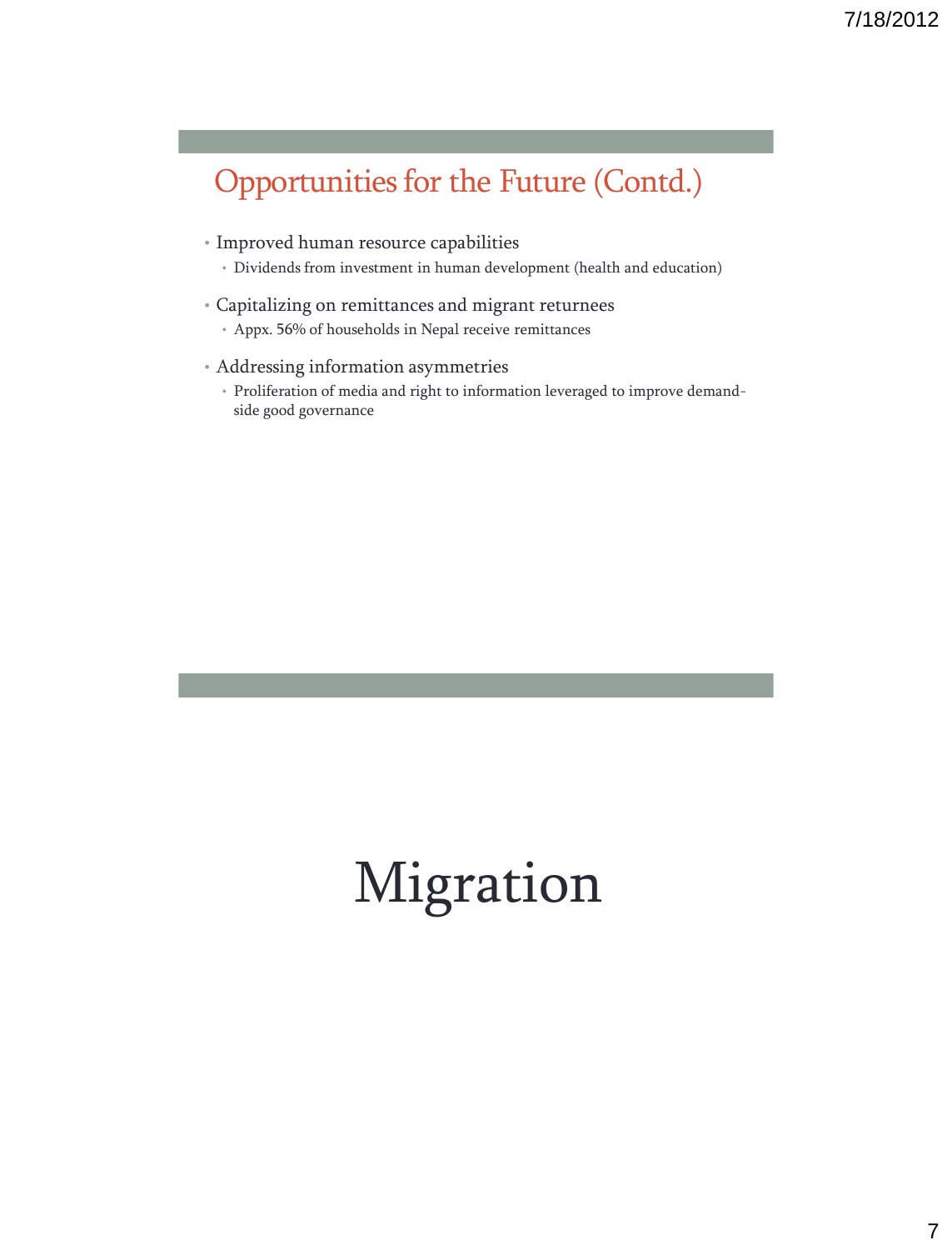





### Consequences of migration



- 20.3 per cent of the total population is absent
- Every third household has at least one member working abroad
- More than 1,000 Nepalis go abroad every day
- More than half of the households (55.8%) receive remittances
- Remittance accounts for 20-25% of national GDP
- Remittance a major reason for the decrease in Nepal's poverty rate from 42% in 1996 to 26% in 2011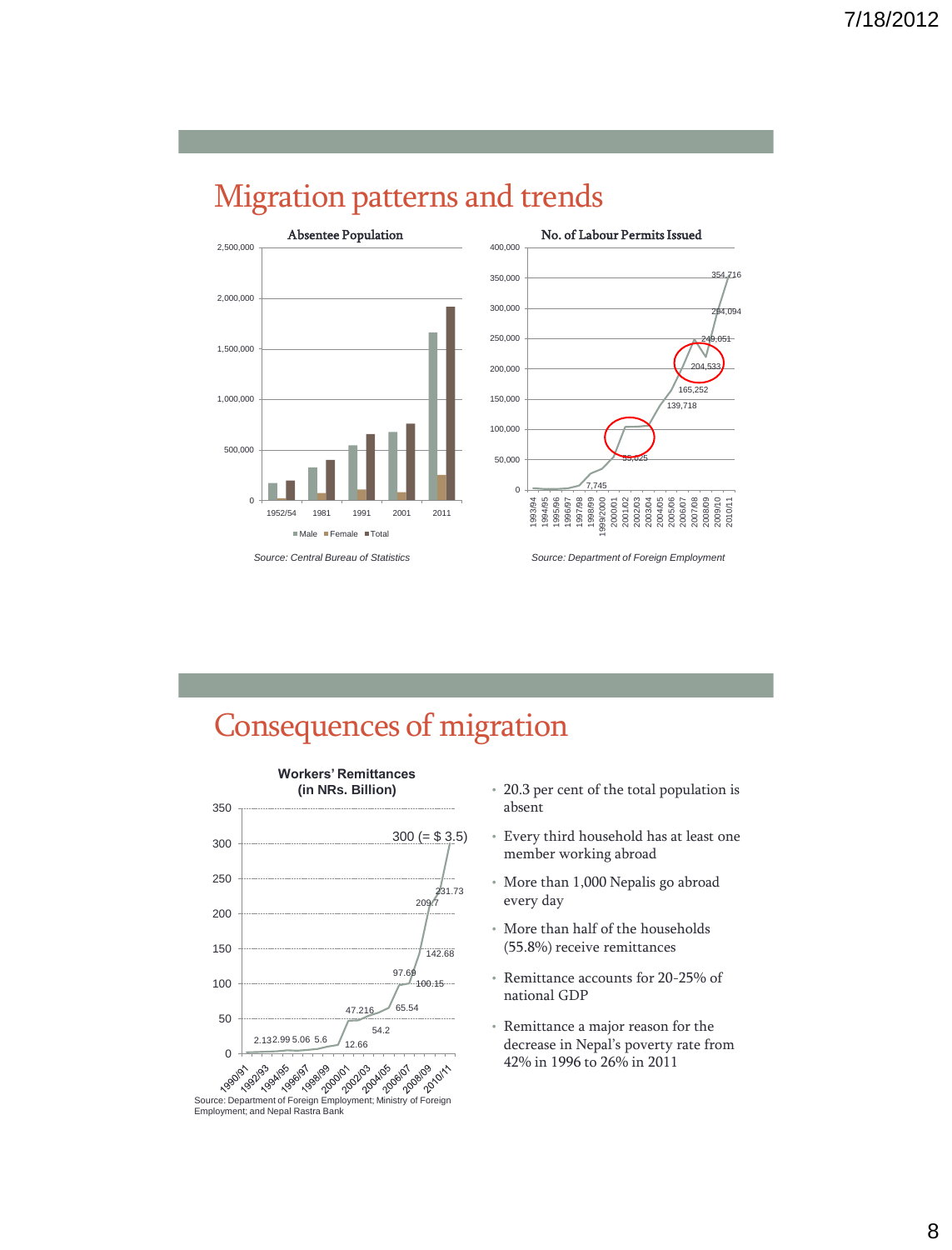### Economic and social impacts

#### • National economy

- Economy susceptible to economic downturns
- Agriculture sector particularly affected by decrease in labour supply, reduction in production and increased wages
- Remittance euphoria leading to policy laxity
- Dutch Disease esp. in the absence of investment in productive sectors

#### • Community/household economy

- Change in sources of income
- Increased expenditure
- Newly acquired skills

#### Social effects

- On an average, 3 dead bodies per day arrive in Nepal
- Suicide leading cause of death amongst women of reproductive age
- Total fertility rate decreased
- Household responsibilities and decision-making transferred to women
- Breakdown in familial ties/relationships/broken families
- Decrease in social protection for elderly
- HIV problems increased (for India)

# Aid and Finance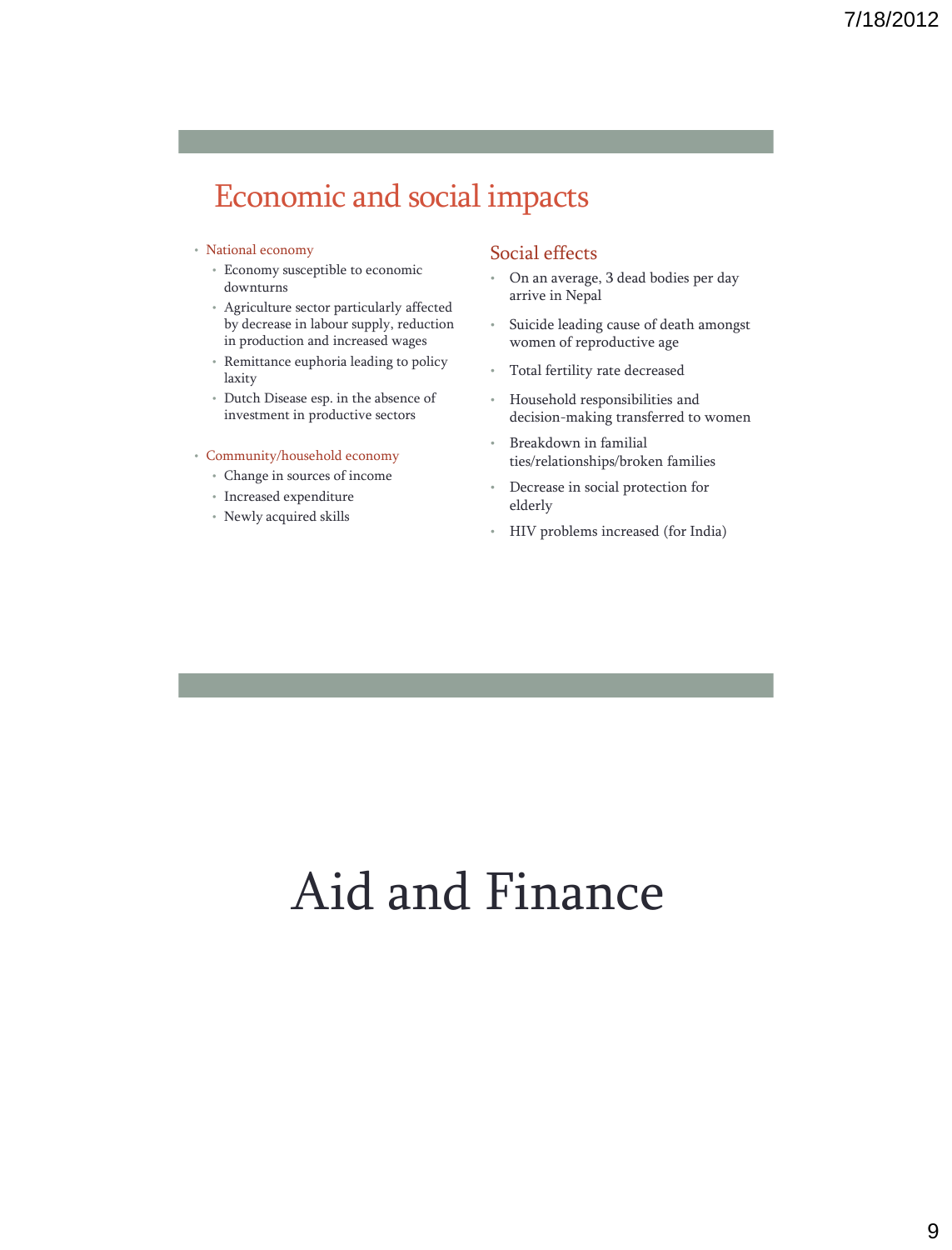### Major modes of financing

- Aid flows in relation to gross domestic output is declining
- Remittance flows, surpassing foreign aid and emerging as a major source of external capital flows
- Private capital flows in the form of foreign direct investment (FDI) has negligible role as a source of development finance
- Domestic resource mobilization, measured by revenue/ GDP ratio is increasing (see Figure below)
- There have been significant leakages through illicit capital flights (US \$ 7.9 billion during 1990 to 2008 (UNDP 2011)



Source: MoF 2012

### Salient features of foreign aid

- Increasing consistently in absolute value, but seems regime sensitive
- Finances more than half of development expenditure
- Share of bilateral aid increasing, but multilateral aid still dominates
- Loan gradually substituted by grants
- Role of non-traditional donors is increasing
- Directed mostly towards social sectors at the cost of productive sectors
- Wide gap between aid commitments and disbursement
- Played a catalytic role in the achievements in education and health sectors
- Positively impacted governance system, although concern of fiduciary risks by development partners indicates increasing corruption
- On the domestic front problems such as absorptive capacity, lack of need assessment, frequent change of officials and indifferences towards ownership persist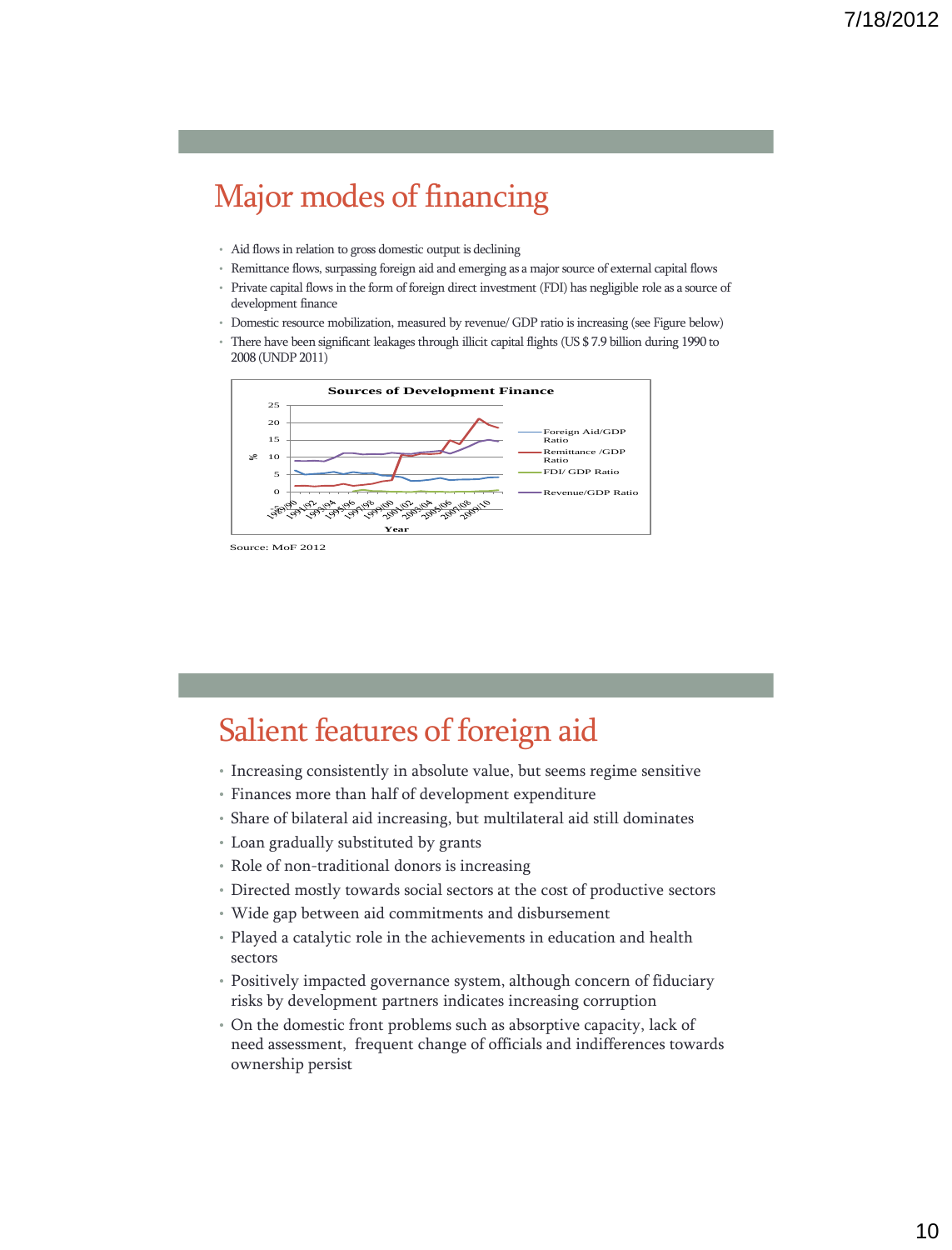### Innovative instruments

- Sector-Wide Approach (SWAp) : health, education and local development sectors, but still one fourth of foreign aid in education and half in health is outside SWAp
- Programme support : education, health, financial sector, local development, agriculture
- TA pooling : Nepal Peace and Trust Fund
	- These initiative might have contributed to increased adherence to Paris Declaration but adversely affected institutional capacity on project identification, implementation and monitoring
	- As donors provide a large share of government revenue, the voice of donors, some time individual donor, carries considerable weight (case of education sector)
- Foreign Employment Bond : Rs. 4 million in 2009/10 and Rs 3.4 million in 2010/11 were collected (less than 1 percent of the target)

# Trade and investment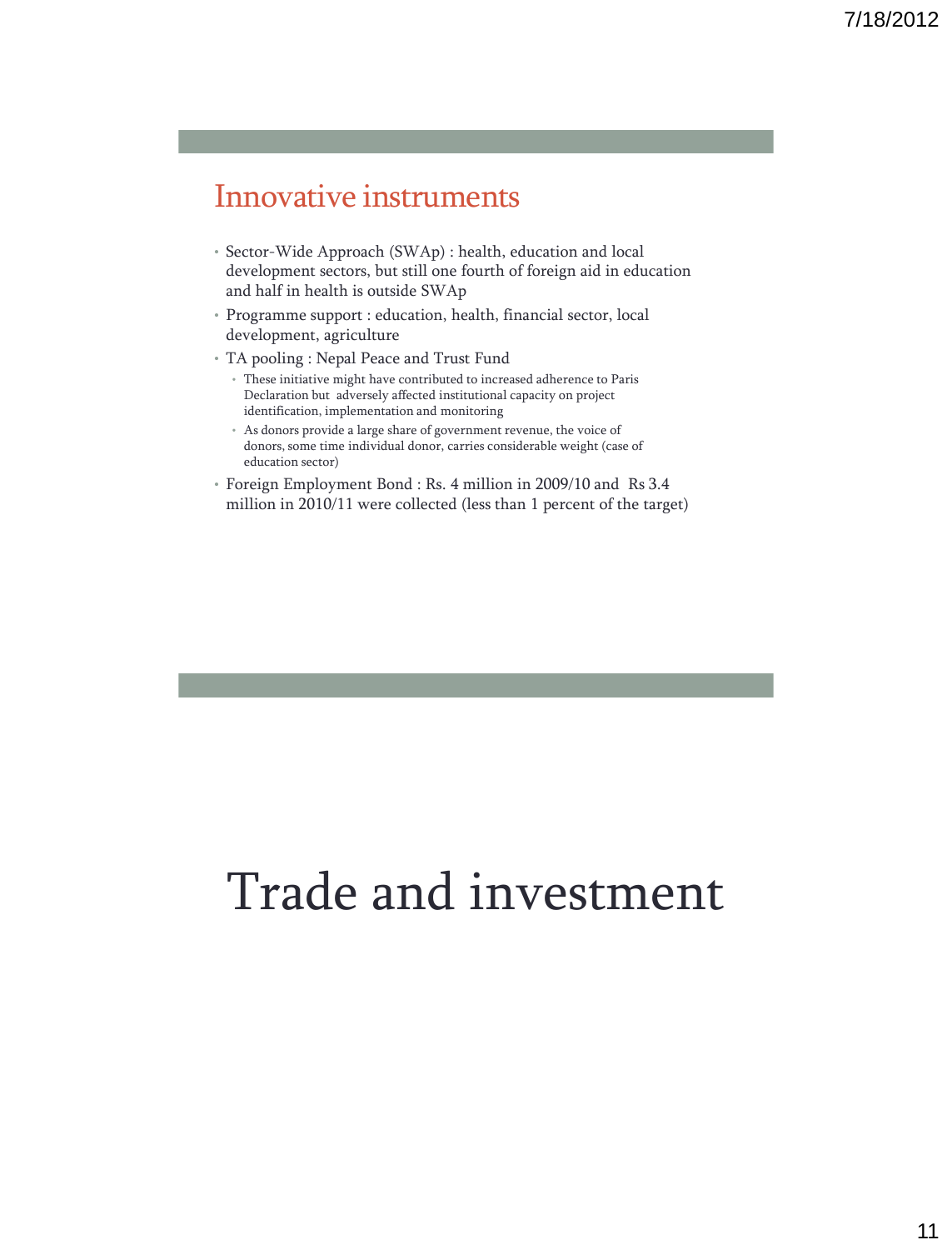### Trade

- Imports increasing more rapidly than export resulting in unsustainable trade deficit (see Figure)
- India has been the most important trading partner of Nepal, 67 percent of exports and 66 percent of imports in 2010/11, up from 21 percent and 31 percent respectively in 1990/91
- Despite free trade with India and GSP facilities for exports to EU, export performance has been dismal due to several factors
- Major exports to EU are carpets, readymade garments, handicrafts, silver jewelry, and pashmina.



### Export challenges

#### Market access barriers

- Tariff barriers on certain products in some markets (e.g., US, South Asia)
- Other duties and charges
- Non-tariff barriers:
	- Quarantine in a non-transparent and discriminatory manner
	- Difficult customs procedures in India
	- Norway's refusal to import honey from Nepal due to absence of pesticide control programme
	- Subsidies to agricultural products provided by several OECD countries and India
	- Emerging NTBs such as private standards

#### Supply side constraints

- Lack of infrastructure (power, road, warehouses)
- Lack of skilled human resources
- Low use of technology
- Limited access to finance
- Limited trade facilitation
- Political instability, strikes, and labour militancy
- Lack of proactive government support on product development and marketing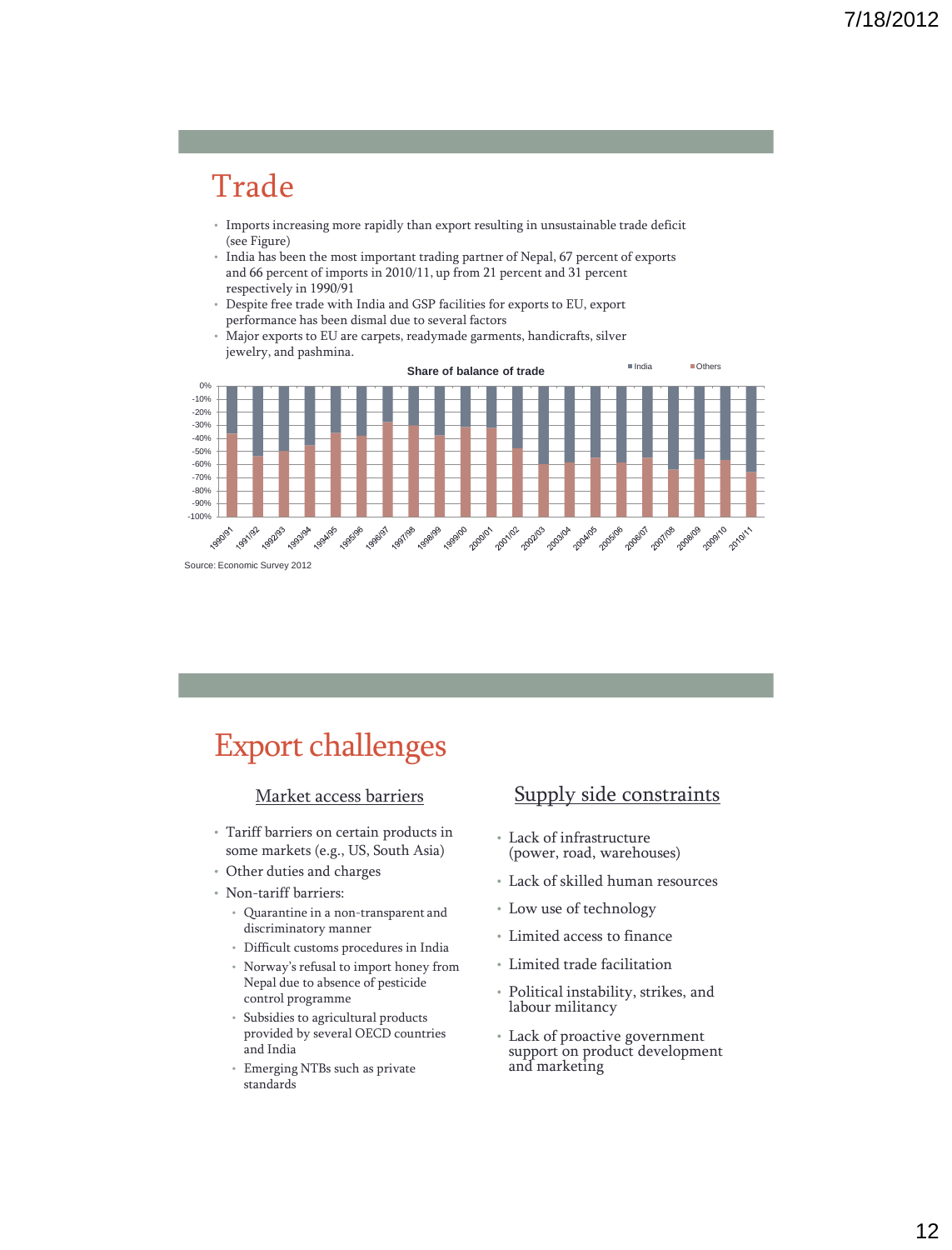### Investment

- Nepal is the worst performer in South Asia (and one of the worst in the world) in FDI front. According to World Investment Report 2012, which ranks 182 countries, Nepal ranks 175th in inward FDI attraction index and 150th in inward FDI potential index
- Nepal managed to receive decent amount of foreign investment after the initiation of economic reform in 1991/92
- However, it remained erratic during the period of armed conflict
- Since 2006/07, FDI figures exhibited robust growth, barring 2008/09, during which it was affected by global financial crisis, although there is a huge difference between approved FDI and actual inflow (see Figure)



### Investment challenges

#### Exploiting tradeinvestment nexus

- Trade preferences provided by China and other South Asian countries are hardly useful (relative to India)
- Problem in power trading
- Bordering Indian states now offer more hospitable climate including incentives for investments

#### General investment climate

- Despite some progress, including operation of the Investment Board, investment climate is a major issue for foreign (as well as local) investors (IFC 2012)
	- political instability and power are the severe constraints
	- followed by Transport and corruption
- Legal problems
	- Some laws obsolete
	- Others contradict with each other
	- SEZ Act yet be passed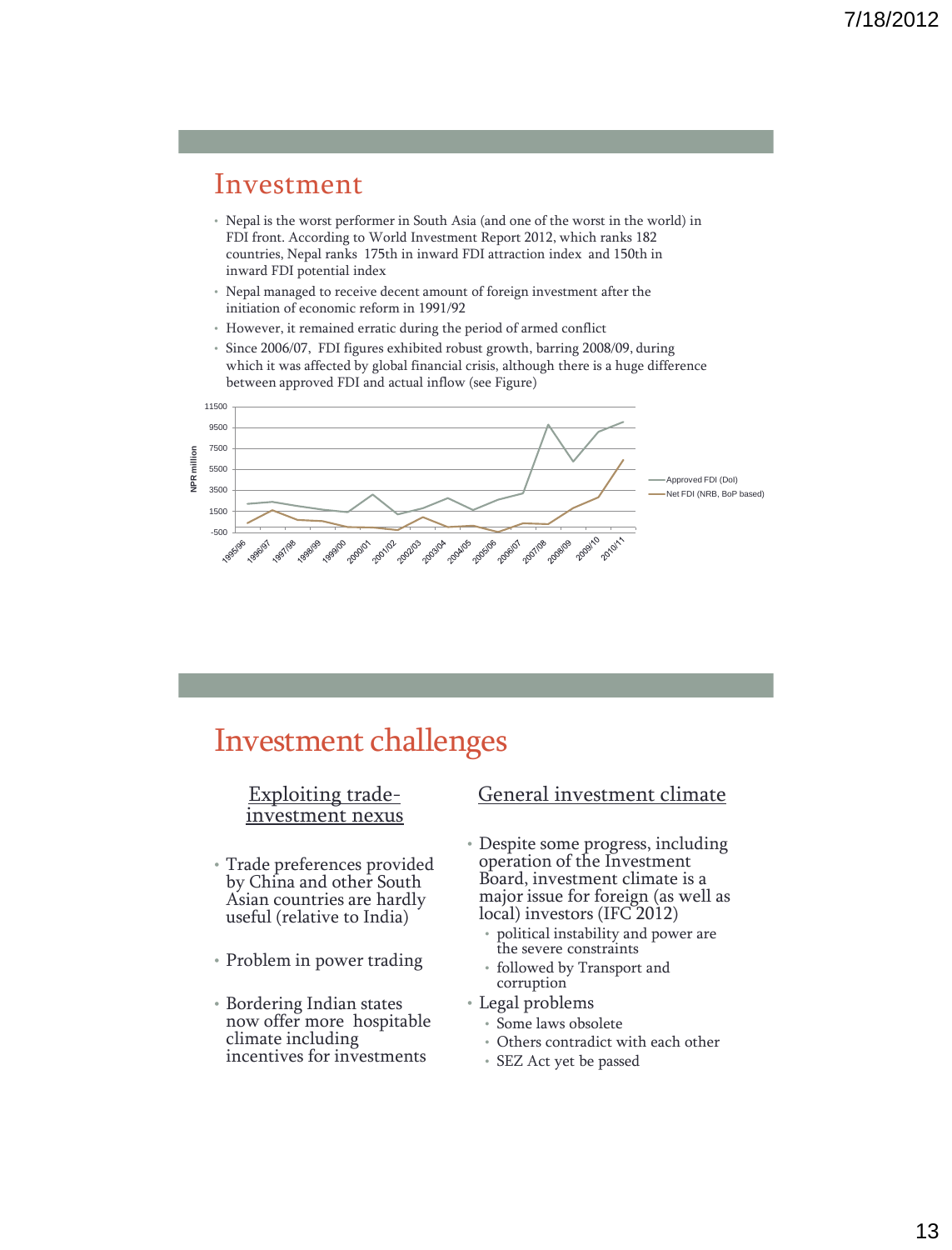# Technology

### Policy neglect?

#### Current predicament

- Although technology contributes to MDGs, its role has been largely confined to ICT
	- Is it due to focus of MDGs on predominantly social goals?
	- Is it a driven by commercial interest of select countries?
	- Is it simply a benign neglect?
- Despite some advances, Nepal remains a laggard
	- Lowest indicators in South Asia, e.g., 134/142 ranking on innovation compared to 38 and 42 for India and Sri Lanka respectively (WEF 2011)
	- IPR registration: Since the enactment of legislation in 1965, only 68 patents and 72 designs have been registered in Nepal

#### Domestic constraints

- Budgetary
	- GERD 0.37% of GDP
- Human resource
- S&T graduates of reasonable size (24% of all graduates)
	- but brain drain is a major problem (worst in South Asia)
- Policy implementation gap
- Silo mentality of technology promoting institutions
- Limited involvement of private sector in R&D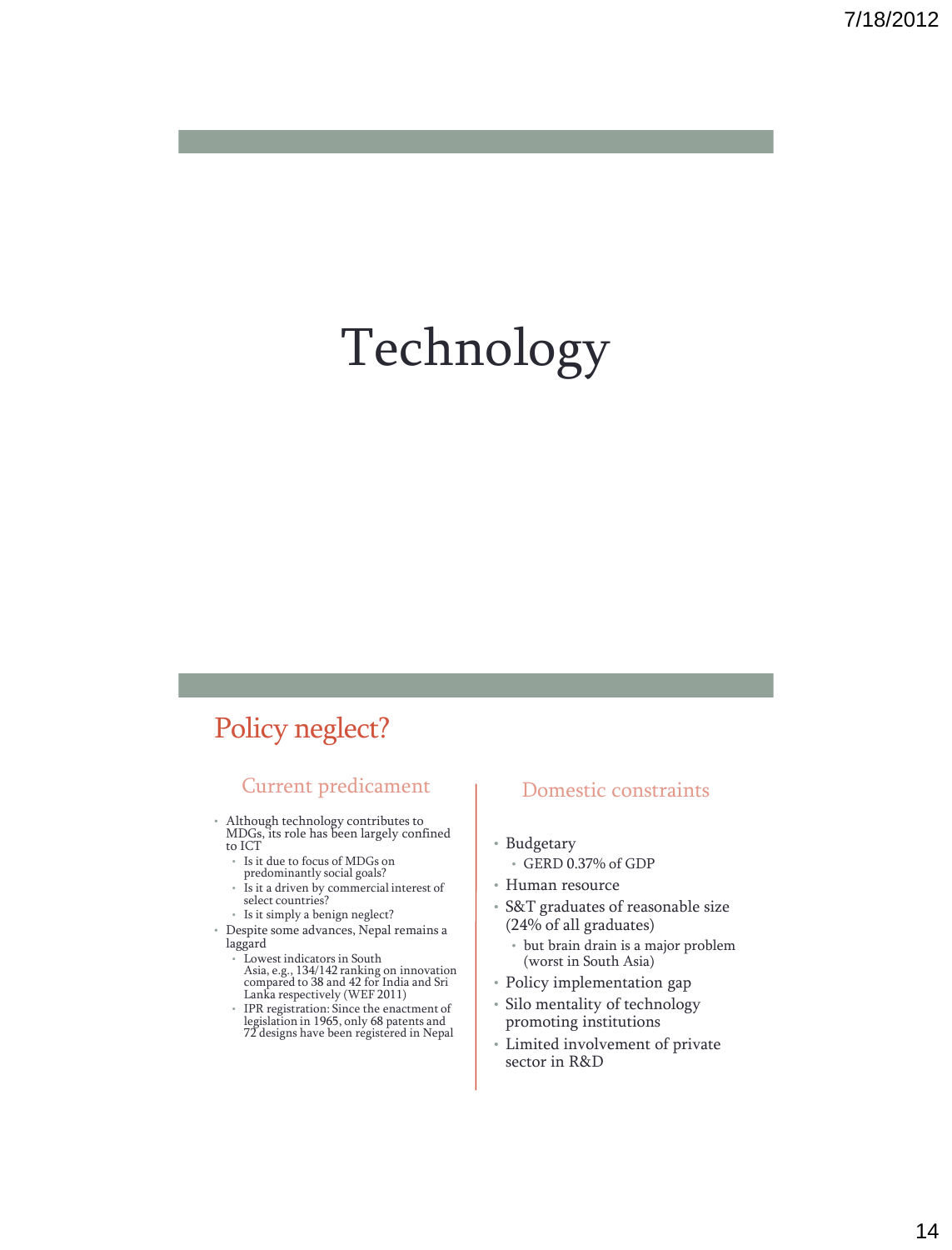### Technology transfer (TT)

- Traditional mechanism
	- Import of capital goods relatively good (see Figure), but a few products like mobile phones have contributed to the recent surge
	- FDI only 5% TT component Some sectors have set good examples though
- Multilateral mechanism
- Article 66.2 of the TRIPS Agreement has not moved beyond rhetoric • EU's role has been rather limited
- South-South technology transfer
	- Few successful examples (photovoltaic, threshing machine, high yielding seeds, tissue culture)
	- No formal mechanism, except for some climate and energy-related technology



Source: Trade and Export Promotion Centre

# Post-2015 agenda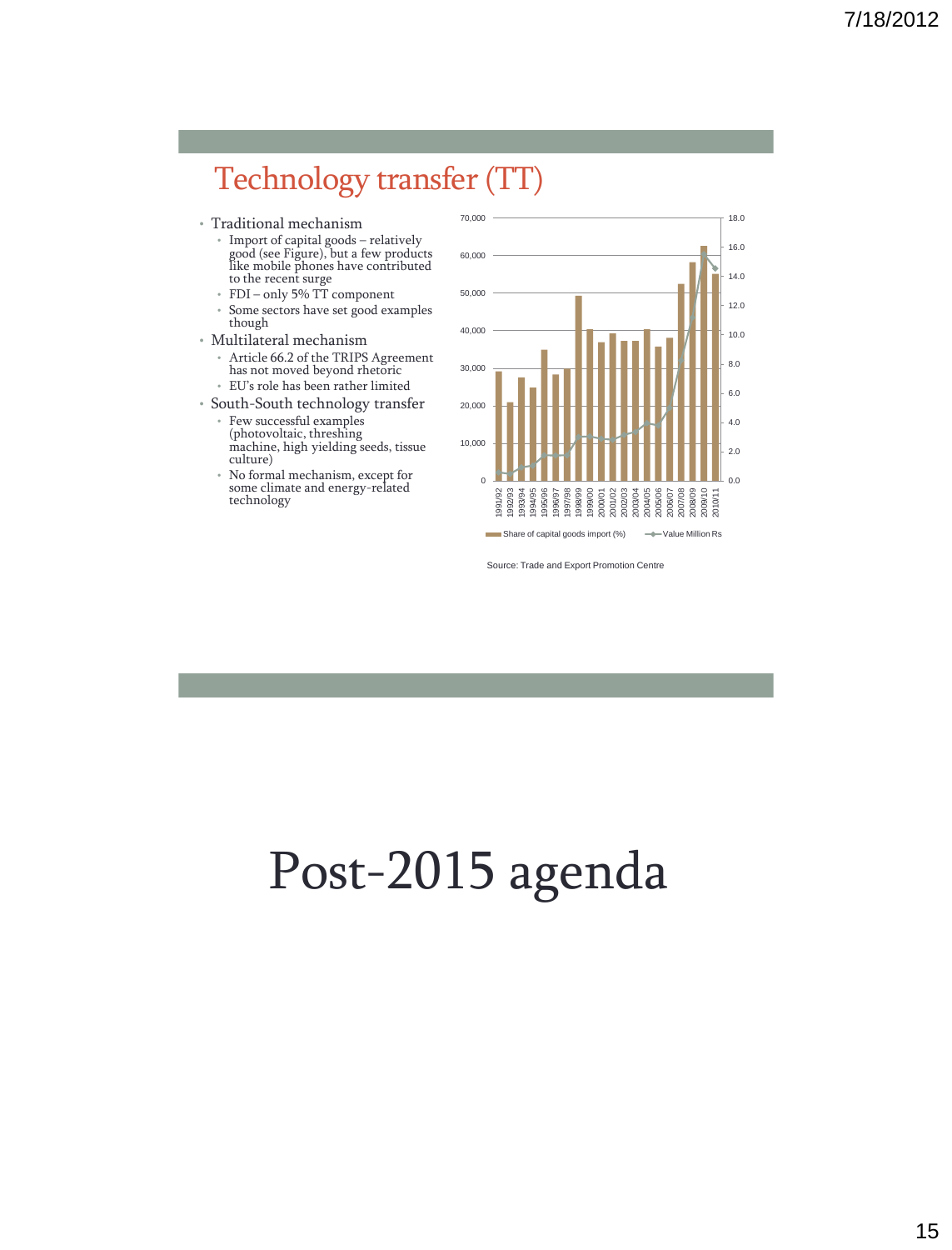### Migration

#### Domestic level

- Migration should be choice not compulsion
- If migration unavoidable, protect the rights and welfare of migrants
- Emphasize implementation and enforcement of existing policy and institutional mechanisms
- Enhance local capacity through:
	- Increased budget and resources
	- Decentralization of roles and responsibilities
	- Improved capacity within government institutions
	- Strengthened role of civil society in monitoring of rules and regulations

#### Regional/International level

- Promote initiatives/interventions that would help channel remittances into productive use
- Strengthen regional initiatives to secure rights & welfare of migrants
- Focus development aid in job creation, incl. utilizing skills of migrant returnees
- Strengthen vertical (local, national and international) and horizontal linkages (across sectors) while addressing migration related issues
- Identify migration as a development issue both in its economic as well as social/rights dimensions

### Aid and finance

#### Domestic level

- Improve the system of governance and develop a strategy to tackle corruption
- Address the problems of
	- low absorptive capacity
	- lack of need assessment
	- frequent transfer of staff
	- lack of ownership

#### International/regional level

- Development partnership should provide enabling environment, not intrude on policy space
- Continue numerical target ( e.g. 0.7 percent of GNI) and principles of Paris Declaration with credible milestones
- Set additional target for 'aid for trade' and 'climate finance'
- Set target of foreign aid in productive sectors (for example 40 percent of aid flows)
- Recognize that South-South/ Triangular cooperation is not substitute for traditional development assistance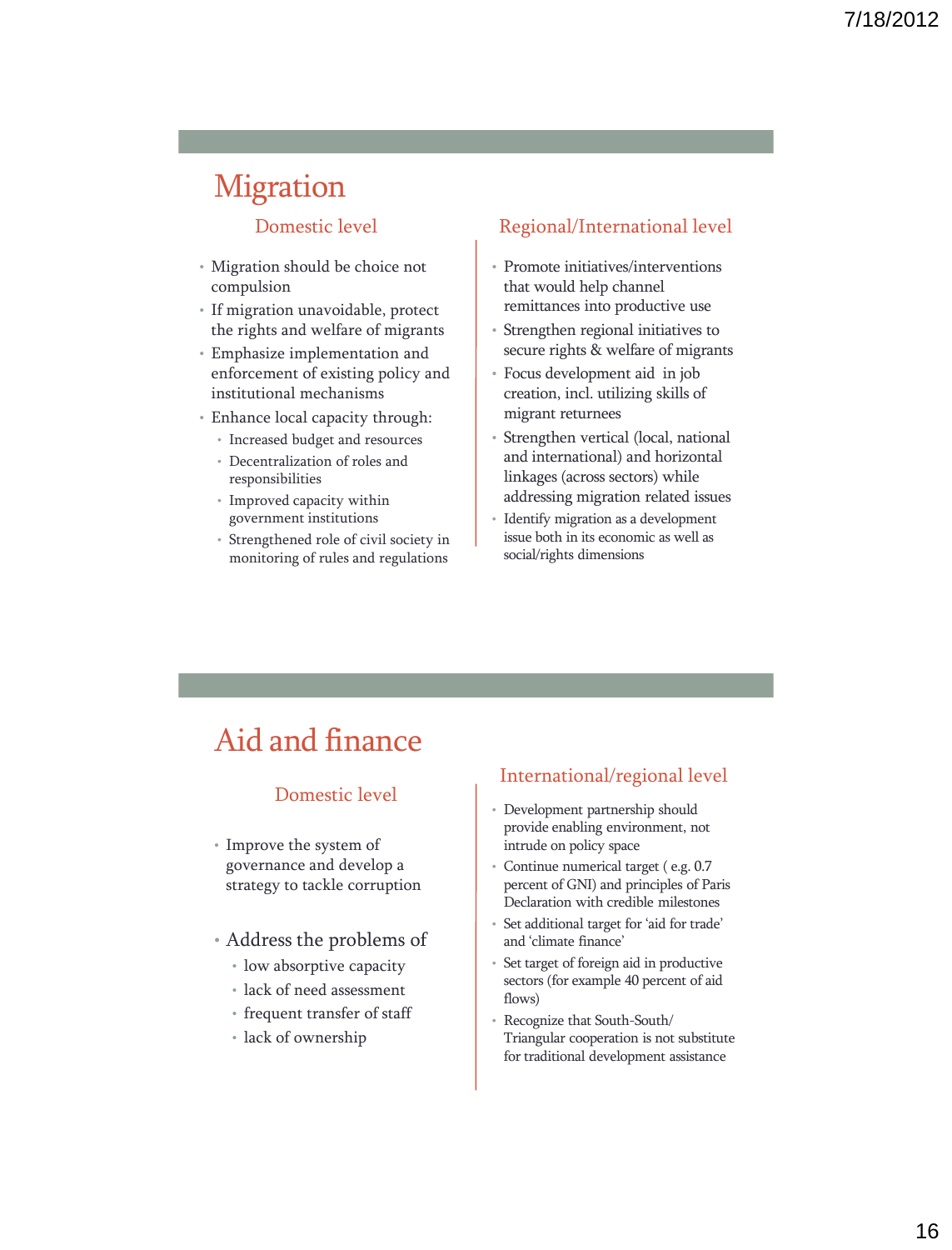### Trade and investment

#### Domestic level

- Supply of electricity
- Good industrial relations
- Generating skilled labor force
- Upgrading production standard
- Technology generation
- Making laws trade and investment friendly
- Addressing major binding constraints on investment climate
- Expediting the passage of law and operation of special economic zones (SEZ)
- Matching incentives offered by Indian states bordering Nepal

#### International/regional level

- Push for the early signing of SAARC Investment Promotion and Protection Agreement
- Resolve definitional complexity related to aid for trade
- Push for the inclusion of the following targets in the post-2015 development framework
	- Additional aid for trade should constitute at least x percent of ODA
	- Developed countries to source 1% of their total imports from LDCs
	- Developed countries to provide tax breaks to their enterprises to invest in LDCs

### **Technology**

#### Domestic level

- Meet commitment to increase GERD to 1% of GDP
- Encourage S&T institutions private sector collaboration
- Provide fiscal incentive to private sectors to invest in R&D/innovation
- Provide strong protection to IPR
- Create climate and offer incentives to prevent brain drain

#### International/regional level

- Within the regional framework Recognize technology as a cross
	- cutting issue Expedite work on technology transfer
- beyond climate and energy • In the post-2015 development
- framework
	- Recognize technology as a crosscutting issues
- Include specific targets on technology (going beyond ICT)
- Include the provision of Article 66.2 of TRIPS and create a robust monitoring mechanism